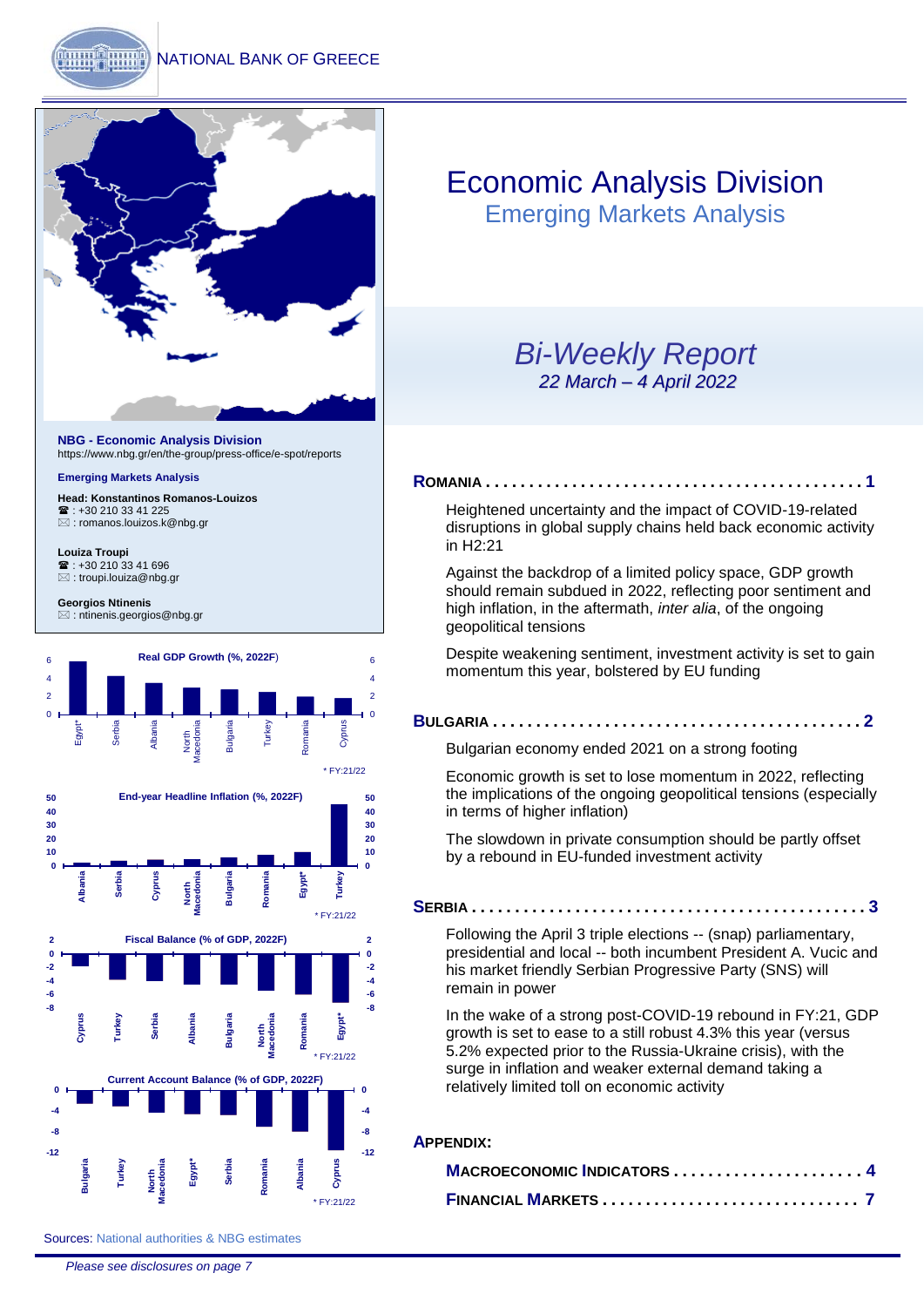

#### **22 March – 4 April 2022**

<span id="page-1-0"></span>





Fiscal Impulse/Contraction (pps of GDP) Real GDP (y-o-y % change)

|                         | 4 Apr. | $3-MF$ | $6-M F$ | $12-MF$ |
|-------------------------|--------|--------|---------|---------|
| 1-m ROBOR (%)           | 4.5    | 4.9    | 5.3     | 5.0     |
| <b>RON/EUR</b>          | 4.94   | 4.98   | 5.01    | 5.03    |
| Sov. Spread (2024, bps) | 57     | 85     | 100     | 115     |
|                         |        |        |         |         |

|                                  | 4 Apr. | $1-W%$ |        |  | YTD %  | $2-Y$ %                       |
|----------------------------------|--------|--------|--------|--|--------|-------------------------------|
| <b>BET-BK</b>                    | 2,404  | 1.8    |        |  | $-4.4$ | 68.7                          |
|                                  |        |        |        |  |        |                               |
|                                  | 2019   | 2020E  | 2021E  |  | 2022F  | 2023F                         |
| <b>Real GDP Growth (%)</b>       | 4.2    | $-3.8$ | 6.0    |  | 2.0    | 4.7                           |
| Inflation (eop, %)               | 4.0    | 2.1    | 8.2    |  | 8.4    | 3.8                           |
| Cur. Acct. Bal. (% GDP)          | $-4.9$ | $-5.0$ | $-7.1$ |  | $-7.0$ | $-6.7$                        |
| <b>Fiscal Bal. (% GDP)</b>       | $-4.6$ | $-9.6$ | $-6.8$ |  | $-6.0$ | $-4.6$                        |
| <b>INICCE</b><br>Courses Doutare |        |        |        |  |        | NDD Minietry of Einance & NDC |

Sources: Reuters, INSSE, NBR, Ministry of Finance & NBG estimates

**Heightened uncertainty and the impact of COVID-19-related disruptions in global supply chains held back economic activity in H2:21**. With the bulk of positive base effects from the reopening of the economy from COVID-19 shutdowns having dissipated, GDP growth decelerated further to 2.4% y-o-y in Q4:21 from 6.9% in Q3:21, pointing to a weakened underlying growth momentum. Indeed, on a sequential basis, GDP contracted marginally in Q4:21 against a rise of 0.4% in Q3:21, underperforming markedly compared with H1:21 (up 1.8% q-o-q s.a on average). In terms of expenditure, the negative surprise came from fixed investment, which dropped for a 2nd consecutive quarter. Regarding the supply side, the main driver behind this subdued performance was the industrial sector, which was severely affected by the disruptions in global supply chains (especially in automotive parts). Despite the weak H2:21 outcome, full-year GDP growth reached a significant 6.0%, leaving the economy well above pre-COVID-19 levels.

**Against the backdrop of a limited policy space, GDP growth should remain subdued in 2022, reflecting poor sentiment and high inflation, in the aftermath,** *inter alia***, of the ongoing geopolitical tensions.** The jump in global commodity (especially energy) prices, following the escalation of the Russia-Ukraine crisis, should push (the already elevated) inflation figures even higher this year (to an average of 9.5% from 5.0% in FY:21, well above the 10 year historical average of c. 2.5%), biting seriously into households' (real) disposable income. This income effect and its adverse impact on consumer confidence cannot but weigh markedly on private consumption this year. On a positive note, record-high households' savings could provide some buffer against the inflation shock.

Importantly, despite weakening sentiment, investment activity is set to gain momentum this year, bolstered by EU funding, providing a critical contribution to economic growth. Note that Romania is eligible to receive grants and loans worth EUR 29.1bn or more than 12.0% of its FY:21 GDP under the EU Recovery & Resilience Facility in 2021-27, with the historical low EU funds absorption rate posing, however, serious challenges in this regard.

Against the backdrop of slowing economic growth in the EU, Romania's main trade partner, and persistent strains in global supply chains, net exports are unlikely to improve this year, despite weaker private consumption. In fact, the large import content of fixed investment, which is expected to overperform this year, means that imports would continue to expand at a relatively solid pace. Note that direct trade linkages with Russia and Ukraine are minimal, with combined exports to these countries accounting for less than 2.5% of total exports.

Worryingly, the scope for policies to support economic growth appears be limited this year. Indeed, with inflation rising rapidly and pressures on the RON building up, reflecting not only the impact of higher global energy prices on external accounts but also that of surging global risk aversion, the NBR cannot but continue tightening its stance, despite strong downside risks to economic growth. As a result, we see the key rate at 3.75% at end-2022, up from 3.0% currently and 1.75% at end-2021, with the effecting tightening projected to be much larger in terms of money market rates. At the same time, the need to reduce the (already high) structural budget deficit is tying the Government's hands, despite the temporary suspension of EU fiscal discipline rules.

All said, we see GDP growth easing to a mere 2.0% in FY:22, with risks clearly tilted to the downside, should the implications of the ongoing crisis turn out to be more severe than envisaged. Assuming a gradual de-escalation of geopolitical tensions over the next months, we project GDP growth rebounding strongly to 4.7% in FY:23.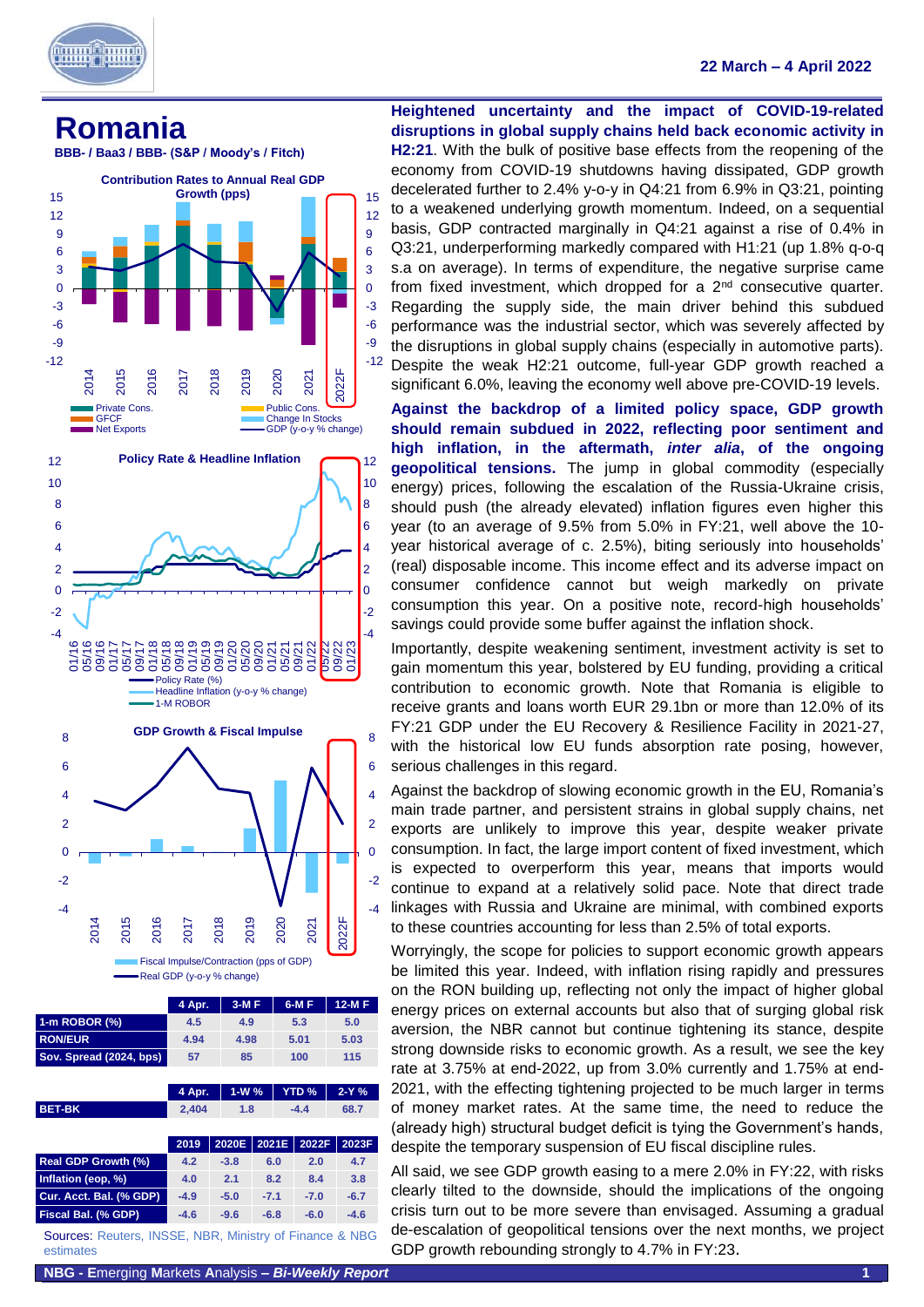

#### **22 March – 4 April 2022**

<span id="page-2-0"></span>

 **BBB / Baa2 / BBB (S&P / Moody's / Fitch)**







|                                   | 4 Apr.        | $3-MF$  | $6-MF$     |             | 12-M F     |  |
|-----------------------------------|---------------|---------|------------|-------------|------------|--|
| <b>Base Interest Rate (%)</b>     | 0.0           | 0.0     | 0.0        |             | 0.1        |  |
| <b>BGN/EUR</b>                    | 1.96          | 1.96    | 1.96       |             | 1.96       |  |
| Sov. Spread (2022, bps)           | 67            | 72      | 78         |             | 85         |  |
|                                   |               |         |            |             |            |  |
|                                   | 4 Apr.        | $1-W$ % |            | <b>YTD%</b> | $2-Y%$     |  |
| <b>SOFIX</b>                      | 636           | 4.2     | 0.1        |             | 50.3       |  |
|                                   |               |         |            |             |            |  |
|                                   |               |         |            |             |            |  |
|                                   | 2019          | 2020    | 2021       | 2022F       | 2023F      |  |
| Real GDP Growth (%)               | 4.0           | $-4.4$  | 4.2        | 2.8         | 3.7        |  |
| Inflation (eop, %)                | 3.8           | 0.1     | 7.8        | 6.5         | 3.5        |  |
| Cur. Acct. Bal. (% GDP)           | 1.9           | $-0.3$  | $-2.0$     | $-2.5$      | $-1.8$     |  |
| Fiscal Bal. (% GDP)               | $-1.0$        | $-2.9$  | $-2.9$     | $-4.5$      | $-3.6$     |  |
| Reuters,<br>Sources:<br>estimates | NSI, Ministry |         | of Finance | &           | <b>NBG</b> |  |

**Bulgarian economy ended 2021 on a strong footing**. Despite fading (positive) base effects from the reopening of the economy, GDP growth firmed to a solid 5.6% y-o-y (up 1.0% q-o-q s.a.) in Q4:21 from 3.9% y-o-y (up 0.8% q-o-q s.a.) in Q3:21, driven by a rebound in exports (especially of services, including tourism) and stronger private consumption. The latter was sustained by improving labour market conditions and robust income growth, following increased social transfers and a significant hike in pensions in October (up 13%). In contrast, investment activity remained subdued, held back by high COVID-19-related uncertainty. All said, full-year GDP growth reached 4.2%, bringing the economy back to pre-COVID-19 levels.

**Economic growth is set to lose momentum in 2022, reflecting the implications of the ongoing geopolitical tensions (especially in terms of higher inflation)**. Given the economy's' reliance on imports to cover its energy needs, the spike in global oil and gas prices and associated second-round effects should push the domestic inflation rate even further up from (already elevated) current levels in the period ahead. Indeed, we see headline inflation reaching a more-than-decade high of 9.5% on average in FY:22 from 3.3% in FY:21, eroding significantly households' (real) disposable income. This impact, together with weakening confidence, should hold back private consumption this year, despite increased state support (see below).

The slowdown in private consumption should be partly offset by a rebound in investment activity. Assuming that grants to Bulgaria under the EU Recovery & Resilience Fund (totaling c. 10% over 2021-27) are evenly distributed, we project (private and especially public) fixed investment to grow strongly in FY:22, providing a critical boost to overall growth (over 1.5 pps of GDP). Note, however, that, following the delay in the formation of a functioning Government, the country's RRF plan has yet to be approved by the EU. Worryingly, Bulgaria's historical low EU funds absorption rate adds challenges in this regard.

With economic growth in the EU weakening under the impact of the negative terms-of-trade shock from higher global commodity prices, net exports are likely to remain a drag on overall growth this year, reflecting, *inter alia*, the large import content of investment. Note that direct trade linkages with Russia and Ukraine are small, with combined exports of goods to these countries accounting for less than 2.5% of total exports. That said, the tourist sector appears to be somewhat more exposed, with combined tourist arrivals from these countries representing c. 8.5% of Bulgaria's total tourist arrivals in FY:21.

Importantly, the expansionary fiscal policy should help alleviate the impact of the crisis. Indeed, in view of the ample fiscal space available (Bulgaria's gross public debt stands at c. 27.0% of GDP, among the lowest in the EU), authorities stand ready to boost social spending this year, pushing up the budget deficit to 4.5% of GDP from 2.9% in FY:21. At the same time, monetary conditions are set to remain broadly accommodative throughout the year, despite the ECB's tightening bias.

All said, we expect GDP growth to moderate to 2.8% in FY:22. Assuming that geopolitical tensions ease gradually over the next months, we see GDP growth picking up to 3.7% in FY:23, underpinned by a strong carry-over effect. Our forecasts could be revised lower, should the implications of the crisis prove harsher or more long-lasting than currently envisaged. Importantly, the recent formation of a broad-based Government (led by the new centrist CC party and also including the BSP, ITN and DB parties), following months of political impasse, should help reduce political noise in the period ahead. A potential resurgence in COVID-19 inflections also poses a significant downside risk to our forecasts, given the very low vaccination coverage in country.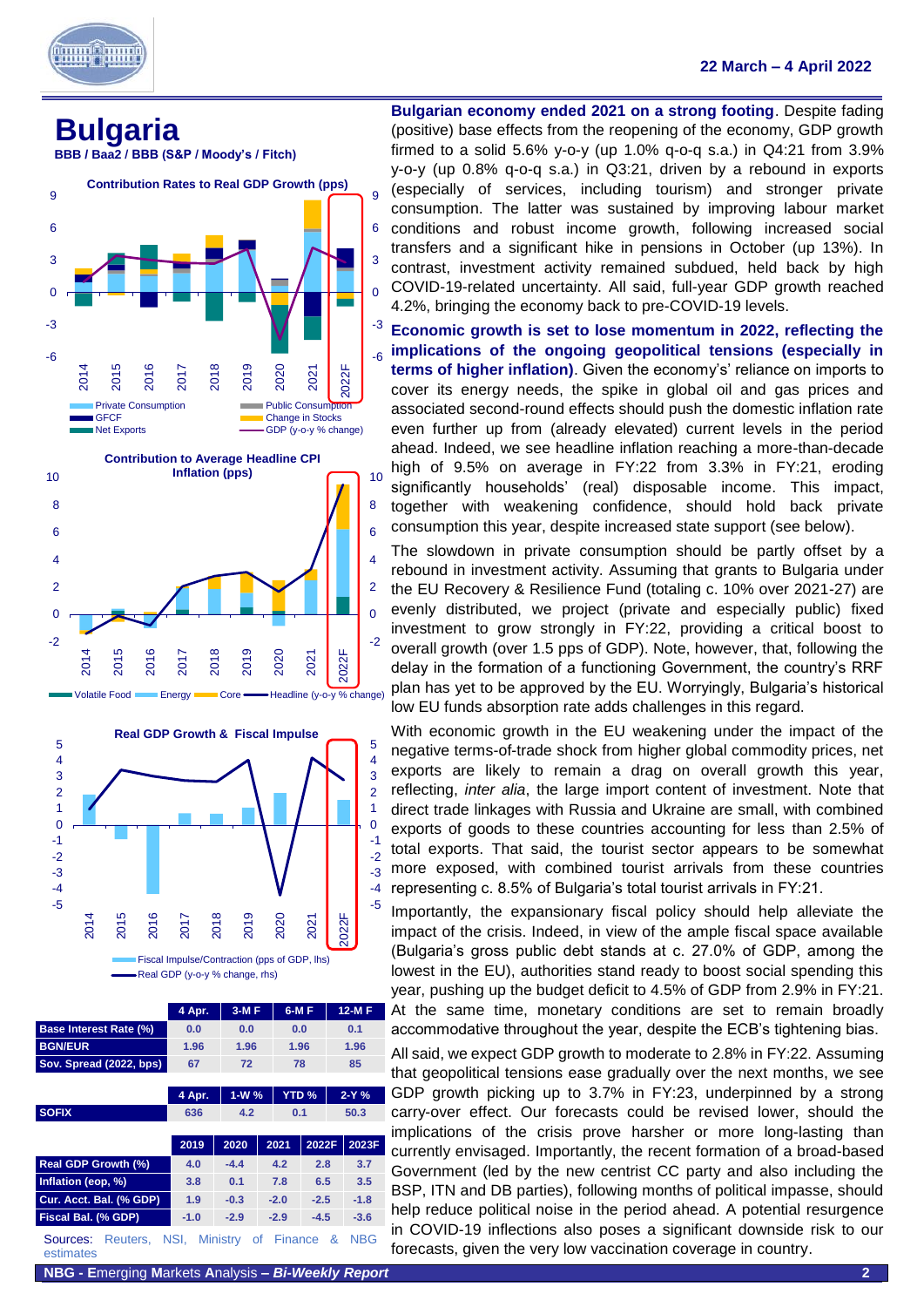

٦

#### **22 March – 4 April 2022**

<span id="page-3-0"></span>

|                                                         | 4 April | $3-MF$ |        |  | $6-M F$     | 12-M F |  |
|---------------------------------------------------------|---------|--------|--------|--|-------------|--------|--|
| 1-m BELIBOR (%)                                         | 1.0     | 1.5    |        |  | 2.0         | 2.5    |  |
| <b>RSD/EUR</b>                                          | 117.6   | 117.5  |        |  | 117.5       | 117.5  |  |
| Sov. Spread (2029, bps)                                 | 358     |        | 330    |  | 300         | 250    |  |
|                                                         |         |        |        |  |             |        |  |
|                                                         | 4 April | $1-W%$ |        |  | <b>YTD%</b> | $2-Y%$ |  |
| BELEX-15                                                | 836     | 0.3    |        |  | 1.8         | 29.5   |  |
|                                                         |         |        |        |  |             |        |  |
|                                                         | 2019    | 2020   | 2021   |  | 2022E       | 2023F  |  |
|                                                         |         |        |        |  |             |        |  |
| Real GDP Growth (%)                                     | 4.3     | $-0.9$ | 7.4    |  | 4.3         | 4.5    |  |
| Inflation (eop, %)                                      | 1.9     | 1.3    | 7.9    |  | 4.0         | 3.4    |  |
| Cur. Acct. Bal. (% GDP)                                 | $-6.9$  | $-4.1$ | $-4.4$ |  | $-4.8$      | $-4.4$ |  |
| Fiscal Bal. (% GDP)                                     | $-0.2$  | $-8.0$ | $-4.1$ |  | $-4.0$      | $-2.5$ |  |
| Sources: Reuters, OPBC, Republic Electoral Commission & |         |        |        |  |             |        |  |

**Following the April 3 triple elections -- (snap) parliamentary, presidential and local -- both incumbent President A. Vucic and his market friendly Serbian Progressive Party (SNS) will remain in power.** In a landslide victory, A. Vucic won the Presidential elections, securing 58.6% of votes in the 1<sup>st</sup> round and avoiding a run-off against the representative of the united opposition, Z. Ponos, who garnered just 18.4% of the vote. In our view, the economy's strong pre-COVID-19 performance along with the authorities' timely policy response to the pandemic shock, as well as the maintenance of close ties with both the EU and Russia were among the key factors boosting Vucic's popularity.

Moreover, in the (snap) legislative election held in conjunction with the presidential race, Vucic's SNS -- the senior party of the outgoing ruling coalition -- gained 43.0% of the vote (120 seats in the 250-seat assembly). Despite its high rating, the SNS did not manage to retain an absolute majority in the new assembly, following the entry of several opposition parties, which had boycotted the previous elections. United Serbia, a broad alliance of pro-EU parties, emerged as the main opposition party, yet lagging far behind, with 13.6% of the vote and 37 seats. The junior coalition partner in the outgoing Government, the Socialist Party of Serbia (SPS), came 3<sup>rd</sup> with 11.5% of the vote and 32 seats. Four more parties entered the parliament (together holding 48 seats), while minority parties secured 13 seats in the new assembly. Looking ahead, the SNS is likely to renew its market-friendly coalition with the SPS, continuing the reform effort, under the auspices, *inter alia*, of with the 30-month Policy Coordination Instrument with the IMF.

**In the wake of a strong post-COVID-19 rebound in FY:21, GDP growth is set to ease to a still robust 4.3% this year (versus 5.2% expected prior to the Russia-Ukraine crisis), reflecting the impact of the surge in inflation and weaker external demand.** From a sectoral point of view, the industrial sector is set to drive the slowdown in economic growth in FY:22. In fact, in view of persistent bottlenecks in global supply chains, on the one hand, and increased production (especially energy) costs and the envisaged slowdown in economic growth in Serbia's main trading partners, in the aftermath of the ongoing geopolitical tensions, on the other hand, industrial output (which dominates Serbia's exports, with the latter accounting for ½ of GDP) is set to grow only marginally this year. Note that Serbia's direct trade linkages with Russia and Ukraine are small (with combined exports accounting for a mere 4.6% of total exports in FY:21).

Growth in the services sector -- which was in any case expected to moderate, in line with a normalization in spending patterns in the post-COVID-19 era -- should be also affected by the implications of the Russia-Ukraine crisis. Indeed, domestic demand cannot but be hit by the steep hike in energy and food prices, which would, in turn, push inflation to a 9-year high of 7.3% on average in FY:22 from 4.1% in FY:21, biting into households' real disposable income. On a positive note, the extension of a loose incomes policy should help alleviate the impact of the shocks.

Importantly, the policy mix should remain accommodative. Indeed, following a sizeable narrowing in the budget deficit in FY:21, fiscal consolidation is expected to pause this year. At the same time, despite a strong tightening bias by several regional central banks, the NBS is set to proceed with only modest rate hikes (we see the key policy rate at 2.25% at end-2022 from 1.5% currently and 1.0% at end-2021).

All said, we revise downwards our FY:22 GDP growth forecast by 0.9 pps to a still robust 4.3%. Note that Serbia's terms of trade would be less affected by the implications of the Russia-Ukraine crisis than those of its peers, thanks to: i) the country's self-sufficiency in electricity generation (almost entirely relied on domestically mined coal); and ii) a 6-month gas import contract signed with Russia at end-2021 at preferential prices.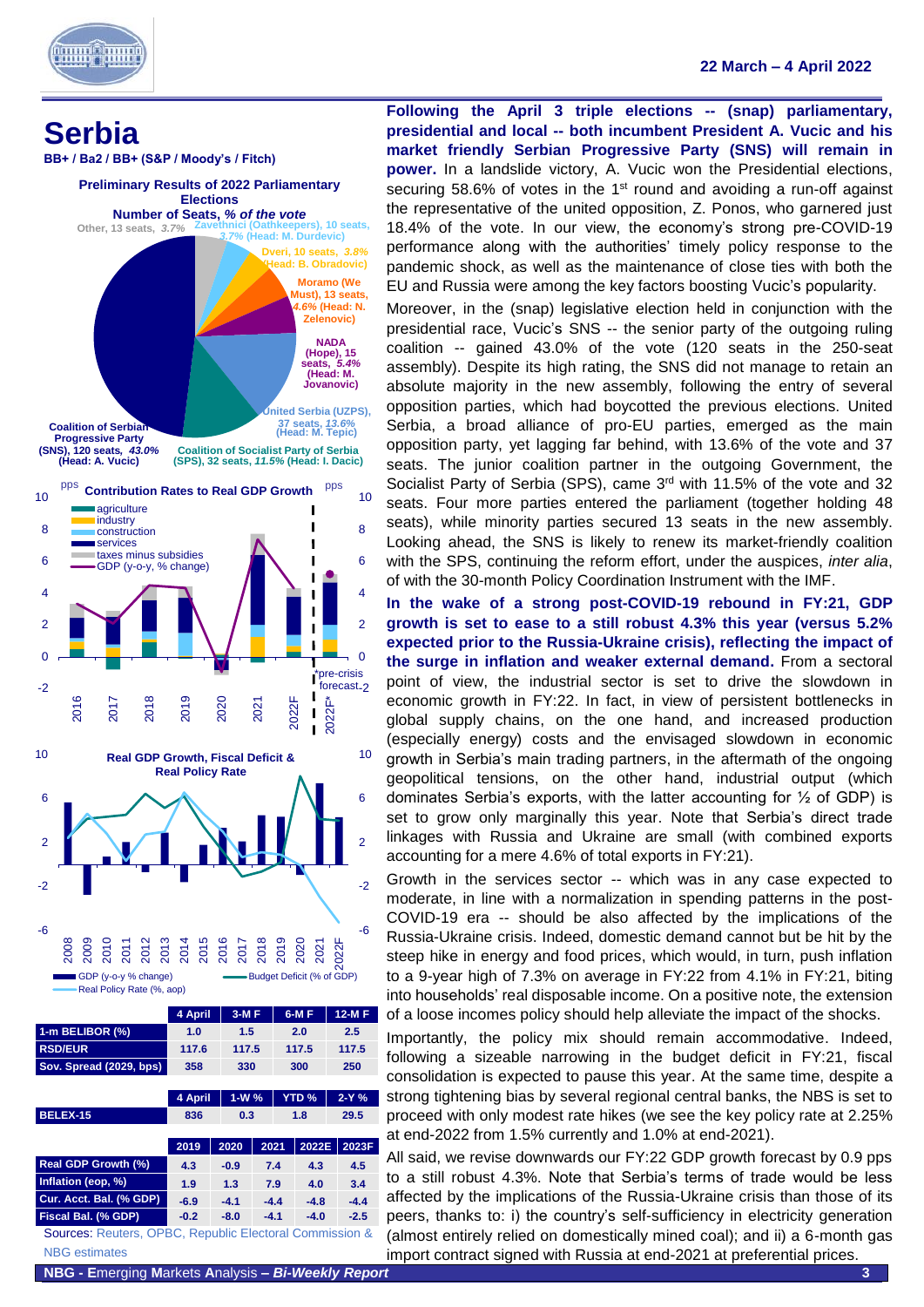

## **MACROECONOMIC INDICATORS**

<span id="page-4-0"></span>

|                                               | <b>ROMANIA</b>            |           |           |                  |           |
|-----------------------------------------------|---------------------------|-----------|-----------|------------------|-----------|
|                                               | 2019                      | 2020      | 2021      | 2022f            | 2023f     |
|                                               | <b>Real Sector</b>        |           |           |                  |           |
| Nominal GDP (EUR million)                     | 223,269                   | 219,004   | 239,762   | 264,356          | 287,051   |
| GDP per capita (EUR)                          | 11,506                    | 11,287    | 12,358    | 13,626           | 14,797    |
| GDP growth (real, %)                          | 4.2                       | $-3.8$    | 6.0       | 2.0              | 4.7       |
| Unemployment rate(ILO definition, %, aop)     | 4.9                       | 6.1       | 5.6       | 5.3              | 4.9       |
|                                               | <b>Prices and Banking</b> |           |           |                  |           |
| Inflation (%, eop)                            | 4.0                       | 2.1       | 8.2       | 8.4              | 3.8       |
| Inflation (%, aop)                            | 3.8                       | 2.6       | 5.0       | 9.5              | 4.9       |
| Loans to the Private Sector (% change, eop)   | 7.0                       | 5.0       | 14.3      |                  |           |
| Customer Deposits (% change, eop)             | 12.6                      | 15.3      | 13.7      |                  |           |
| Loans to the Private Sector (% of GDP)        | 24.6                      | 25.9      | 26.4      |                  |           |
| Retail Loans (% of GDP)                       | 13.5                      | 14.2      | 13.9      |                  |           |
| Corporate Loans (% of GDP)                    | 11.1                      | 11.7      | 12.5      |                  |           |
| Customer Deposits (% of GDP)                  | 33.1                      | 38.3      | 38.8      |                  |           |
| Loans to Private Sector (% of Deposits)       | 74.4                      | 67.8      | 68.1      |                  |           |
| Foreign Currency Loans (% of Total Loans)     | 32.0                      | 29.7      | 27.9      |                  |           |
|                                               | <b>External Accounts</b>  |           |           |                  |           |
| Merchandise exports (EUR million)             | 63,066                    | 57,568    | 70,109    | 75,154           | 79,905    |
| Merchandise imports (EUR million)             | 80,918                    | 76,511    | 93,247    | 100,110          | 105,971   |
| Trade balance (EUR million)                   | $-17,852$                 | $-18,943$ | $-23,138$ | $-24,956$        | $-26,066$ |
| Trade balance (% of GDP)                      | $-8.0$                    | $-8.6$    | $-9.7$    | $-9.4$           | $-9.1$    |
| Current account balance (EUR million)         | $-10,907$                 | $-10,977$ | $-16,949$ | $-18,394$        | $-19,181$ |
| Current account balance (% of GDP)            | $-4.9$                    | $-5.0$    | $-7.1$    | $-7.0$           | $-6.7$    |
| Net FDI (EUR million)                         | 4,848                     | 2,960     | 7,278     | 5,822            | 6,550     |
| Net FDI (% of GDP)                            | $2.2\phantom{0}$          | 1.4       | 3.0       | $2.2\phantom{0}$ | 2.3       |
| International reserves (EUR million)          | 32,926                    | 37,379    | 40,475    | 41,004           | 41,973    |
| International reserves (Months <sup>®</sup> ) | 4.0                       | 4.9       | 4.4       | 4.1              | 4.0       |
|                                               | <b>Public Finance</b>     |           |           |                  |           |
| Primary balance (% of GDP)                    | $-3.4$                    | -8.2      | $-5.3$    | -4.6             | $-3.2$    |
| Fiscal balance (% of GDP)                     | $-4.6$                    | $-9.6$    | $-6.8$    | $-6.0$           | $-4.6$    |
| Gross public debt <sup>b</sup> (% of GDP)     | 35.0                      | 46.9      | 50.0      | 51.5             | 52.1      |
|                                               | <b>External Debt</b>      |           |           |                  |           |
| Gross external debt (EUR million)             | 109,783                   | 126,807   | 134,256   | 144,074          | 152,137   |
| Gross external debt (% of GDP)                | 49.2                      | 57.9      | 56.0      | 54.5             | 53.0      |
| External debt service (EUR million)           | 17,442                    | 16,840    | 15,968    | 17,000           | 17,250    |
| External debt service (% of reserves)         | 53.0                      | 45.1      | 39.5      | 41.5             | 41.1      |
| External debt service (% of exports)          | 19.4                      | 20.7      | 16.5      | 16.4             | 15.6      |
|                                               | <b>Financial Markets</b>  |           |           |                  |           |
| Policy rate (1-w repo rate, %, eop)           | 2.5                       | 1.5       | 1.8       | 3.8              | 3.8       |
| Policy rate (1-w repo rate, %, aop)           | 2.5                       | 1.8       | 1.4       | 3.1              | 3.8       |
| 10-Y Bond Yield (%, eop)                      | 4.5                       | 3.1       | 5.1       | 6.0              | 5.8       |
| Exchange rate: EUR (eop)                      | 4,786                     | 4,863     | 4,946     | 5,020            | 5,060     |
| Exchange rate: EUR (aop)                      | 4,743                     | 4,835     | 4,919     | 4,983            | 5,040     |

f: NBG forecasts; a: months of imports of GNFS; b: ESA 2010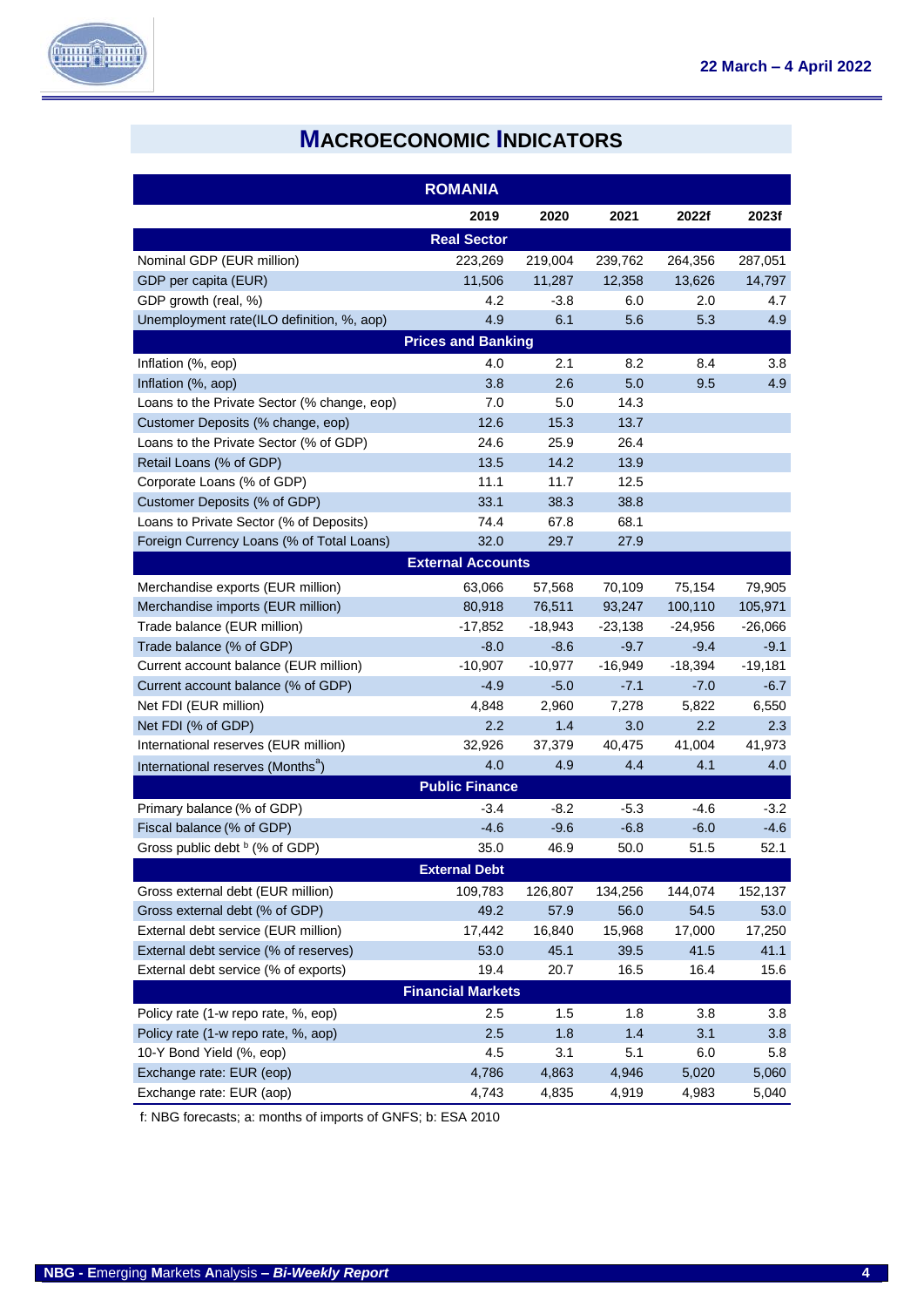

|                                               | <b>BULGARIA</b>          |          |          |          |          |  |  |  |
|-----------------------------------------------|--------------------------|----------|----------|----------|----------|--|--|--|
|                                               | 2019                     | 2020     | 2021f    | 2022f    | 2023f    |  |  |  |
|                                               | <b>Real Sector</b>       |          |          |          |          |  |  |  |
| Nominal GDP (EUR million)                     | 61,557                   | 61,330   | 67,871   | 76,400   | 82,158   |  |  |  |
| GDP per capita (EUR)                          | 8,856                    | 8,873    | 9,879    | 11,188   | 12,103   |  |  |  |
| GDP growth (real, %)                          | 4.0                      | $-4.4$   | 4.2      | 2.8      | 3.7      |  |  |  |
| Unemployment rate(ILO definition, %, aop)     | 5.3                      | 6.1      | 5.3      | 5.0      | 4.8      |  |  |  |
| <b>Prices and Banking</b>                     |                          |          |          |          |          |  |  |  |
| Inflation (%, eop)                            | 3.8                      | 0.1      | 7.8      | 6.5      | 3.5      |  |  |  |
| Inflation (%, aop)                            | 3.1                      | 1.7      | 3.3      | 9.5      | 3.7      |  |  |  |
| Loans to the Private Sector (% change, eop)   | 7.4                      | 4.5      | 8.3      |          |          |  |  |  |
| Customer Deposits (% change, eop)             | 10.7                     | 10.2     | 9.0      |          |          |  |  |  |
| Loans to the Private Sector (% of GDP)        | 48.6                     | 51.0     | 49.9     |          |          |  |  |  |
| Retail Loans (% of GDP)                       | 19.4                     | 20.9     | 21.5     |          |          |  |  |  |
| Corporate Loans (% of GDP)                    | 29.2                     | 30.0     | 28.4     |          |          |  |  |  |
| Customer Deposits (% of GDP)                  | 66.4                     | 73.5     | 72.3     |          |          |  |  |  |
| Loans to Private Sector (% of Deposits)       | 73.2                     | 69.4     | 68.9     |          |          |  |  |  |
| Foreign Currency Loans (% of Total Loans)     | 32.4                     | 31.1     | 27.7     |          |          |  |  |  |
|                                               | <b>External Accounts</b> |          |          |          |          |  |  |  |
| Merchandise exports (EUR million)             | 29,119                   | 27,272   | 34,205   | 36,497   | 37,498   |  |  |  |
| Merchandise imports (EUR million)             | 32,028                   | 29,217   | 37,574   | 40,380   | 41,440   |  |  |  |
| Trade balance (EUR million)                   | $-2,908$                 | $-1,945$ | $-3,368$ | $-3,883$ | $-3,943$ |  |  |  |
| Trade balance (% of GDP)                      | $-4.7$                   | $-3.2$   | $-5.0$   | $-5.1$   | $-4.8$   |  |  |  |
| Current account balance (EUR million)         | 1,148                    | $-0,161$ | $-1,381$ | $-1,925$ | $-1,462$ |  |  |  |
| Current account balance (% of GDP)            | 1.9                      | $-0.3$   | $-2.0$   | $-2.5$   | $-1.8$   |  |  |  |
| Net FDI (EUR million)                         | 1,238                    | 2,116    | 0,857    | 1,028    | 1,182    |  |  |  |
| Net FDI (% of GDP)                            | 2.0                      | 3.5      | 1.3      | 1.3      | 1.4      |  |  |  |
| International reserves (EUR million)          | 24,836                   | 30,848   | 34,597   | 34,850   | 36,570   |  |  |  |
| International reserves (Months <sup>a</sup> ) | 8.0                      | 11.1     | 9.8      | 9.3      | 9.4      |  |  |  |
|                                               | <b>Public Finance</b>    |          |          |          |          |  |  |  |
| Primary balance (% of GDP)                    | $-0.4$                   | -2.4     | $-2.5$   | $-4.0$   | $-3.1$   |  |  |  |
| Fiscal balance (% of GDP)                     | $-1.0$                   | $-2.9$   | $-2.9$   | $-4.5$   | $-3.6$   |  |  |  |
| Gross public debt $\frac{b}{c}$ (% of GDP)    | 20.0                     | 24.7     | 26.2     | 27.8     | 29.0     |  |  |  |
|                                               | <b>External Debt</b>     |          |          |          |          |  |  |  |
| Gross external debt (EUR million)             | 37,716                   | 39,627   | 41,529   | 42,784   | 43,626   |  |  |  |
| Gross external debt (% of GDP)                | 61.3                     | 64.6     | 61.2     | 56.0     | 53.1     |  |  |  |
| External debt service (EUR million)           | 6,957                    | 7,041    | 7,000    | 8,200    | 7,100    |  |  |  |
| External debt service (% of reserves)         | 28.0                     | 22.8     | 20.2     | 23.5     | 19.4     |  |  |  |
| External debt service (% of exports)          | 17.7                     | 20.4     | 16.2     | 18.0     | 14.9     |  |  |  |
|                                               | <b>Financial Markets</b> |          |          |          |          |  |  |  |
| Base Interest Rate (%, eop)                   | 0.0                      | 0.0      | 0.0      | 0.0      | 0.0      |  |  |  |
| Base Interest Rate (%, aop)                   | 0.0                      | 0.0      | 0.0      | 0.0      | 0.0      |  |  |  |
| 10-Y Bond Yield (%, eop)                      | 0.4                      | 0.4      | 0.7      | 1.0      | 1.3      |  |  |  |
| Exchange rate: EUR (eop)                      | 1.956                    | 1.956    | 1.956    | 1.956    | 1.956    |  |  |  |
| Exchange rate: EUR (aop)                      | 1.956                    | 1.956    | 1.956    | 1.956    | 1.956    |  |  |  |

f: NBG forecasts; a: months of imports of GNFS; b: ESA 2010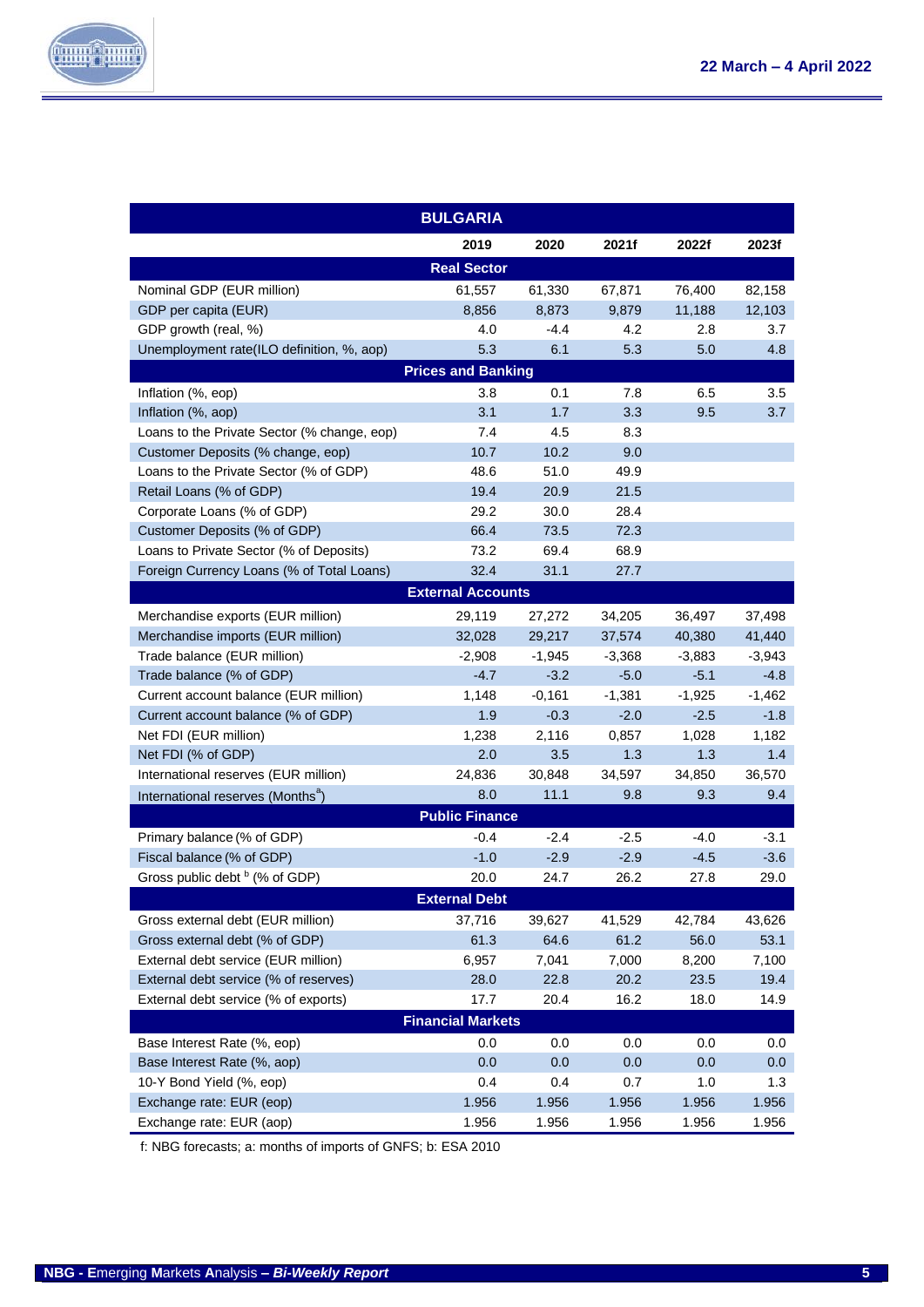

|                                               | <b>SERBIA</b>             |          |          |          |          |
|-----------------------------------------------|---------------------------|----------|----------|----------|----------|
|                                               | 2019                      | 2020     | 2021     | 2022f    | 2023f    |
|                                               | <b>Real Sector</b>        |          |          |          |          |
| Nominal GDP (EUR million)                     | 46,052                    | 46,822   | 53,351   | 59,712   | 64,578   |
| GDP per capita (EUR)                          | 6,631                     | 6,787    | 7,723    | 8,678    | 9,423    |
| GDP growth (real, %)                          | 4.3                       | $-0.9$   | 7.4      | 4.3      | 4.5      |
| Unemployment rate (%, aop)                    | 11.2                      | 9.7      | 11.1     | 9.5      | 9.1      |
|                                               | <b>Prices and Banking</b> |          |          |          |          |
| Inflation (%, eop)                            | 1.9                       | 1.3      | 7.9      | 4.0      | 3.4      |
| Inflation (%, aop)                            | 1.9                       | 1.6      | 4.1      | 7.3      | 3.5      |
| Loans to the Private Sector (% change, eop)   | 8.9                       | 12.2     | 10.1     |          |          |
| Customer Deposits (% change, eop)             | 7.8                       | 17.4     | 13.3     |          |          |
| Loans to the Private Sector (% of GDP)        | 44.3                      | 49.0     | 47.4     |          |          |
| Retail Loans (% of GDP)                       | 20.5                      | 22.6     | 22.4     |          |          |
| Corporate Loans (% of GDP)                    | 23.8                      | 26.4     | 25.0     |          |          |
| Customer Deposits (% of GDP)                  | 45.2                      | 52.3     | 53.1     |          |          |
| Loans to Private Sector (% of Deposits)       | 98.0                      | 93.6     | 89.2     |          |          |
| Foreign Currency Loans (% of Total Loans)     | 66.9                      | 62.7     | 61.7     |          |          |
|                                               | <b>External Accounts</b>  |          |          |          |          |
| Merchandise exports (EUR million)             | 16,415                    | 16,079   | 20,756   | 21,980   | 22,961   |
| Merchandise imports (EUR million)             | 22,038                    | 21,280   | 26,685   | 28,296   | 29,126   |
| Trade balance (EUR million)                   | $-5,623$                  | $-5,201$ | $-5,929$ | $-6,316$ | $-6,165$ |
| Trade balance (% of GDP)                      | $-12.2$                   | $-11.1$  | $-11.1$  | $-10.6$  | $-9.5$   |
| Current account balance (EUR million)         | $-3,161$                  | $-1,929$ | $-2,343$ | $-2,839$ | $-2,840$ |
| Current account balance (% of GDP)            | $-6.9$                    | $-4.1$   | $-4.4$   | $-4.8$   | $-4.4$   |
| Net FDI (EUR million)                         | 3,551                     | 2,938    | 3,625    | 3,988    | 4,387    |
| Net FDI (% of GDP)                            | 7.7                       | 6.3      | 6.8      | 6.7      | 6.8      |
| International reserves (EUR million)          | 13,379                    | 13,492   | 16,455   | 15,453   | 15,950   |
| International reserves (Months <sup>a</sup> ) | 5.7                       | 6.1      | 6.0      | 5.3      | 5.3      |
|                                               | <b>Public Finance</b>     |          |          |          |          |
| Primary balance (% of GDP)                    | 1.8                       | $-6.0$   | $-2.4$   | $-2.3$   | -0.7     |
| Fiscal balance (% of GDP)                     | $-0.2$                    | $-8.0$   | $-4.1$   | $-4.0$   | $-2.5$   |
| Central Government debt (% of GDP)            | 52.8                      | 57.9     | 57.2     | 57.5     | 56.1     |
|                                               | <b>External Debt</b>      |          |          |          |          |
| Gross external debt (EUR million)             | 28,254                    | 30,787   | 36,536   | 36,902   | 39,392   |
| Gross external debt (% of GDP)                | 61.4                      | 65.8     | 68.5     | 61.8     | 61.0     |
| External debt service (EUR million)           | 6,400                     | 3,900    | 4,600    | 4,900    | 4,900    |
| External debt service (% of reserves)         | 47.8                      | 28.9     | 28.0     | 31.7     | 30.7     |
| External debt service (% of exports)          | 27.4                      | 17.5     | 16.1     | 16.2     | 15.5     |
|                                               | <b>Financial Markets</b>  |          |          |          |          |
| Policy rate (2-w repo rate, %, eop)           | 2.3                       | 1.0      | 1.0      | 2.3      | 2.8      |
| Policy rate (2-w repo rate, %, aop)           | 2.7                       | $1.5$    | 1.0      | 1.6      | 2.7      |
| 5-Y T-bill rate <sup>b</sup> (%, eop)         | n.a.                      | 2.6      | 2.1      | 3.2      | 3.5      |
| Exchange rate: EUR (eop)                      | 117.5                     | 117.5    | 117.5    | 117.5    | 117.5    |
| Exchange rate: EUR (aop)                      | 117.7                     | 117.5    | 117.5    | 117.5    | 117.5    |

f: NBG forecasts; a: months of imports of GNFS; b: primary market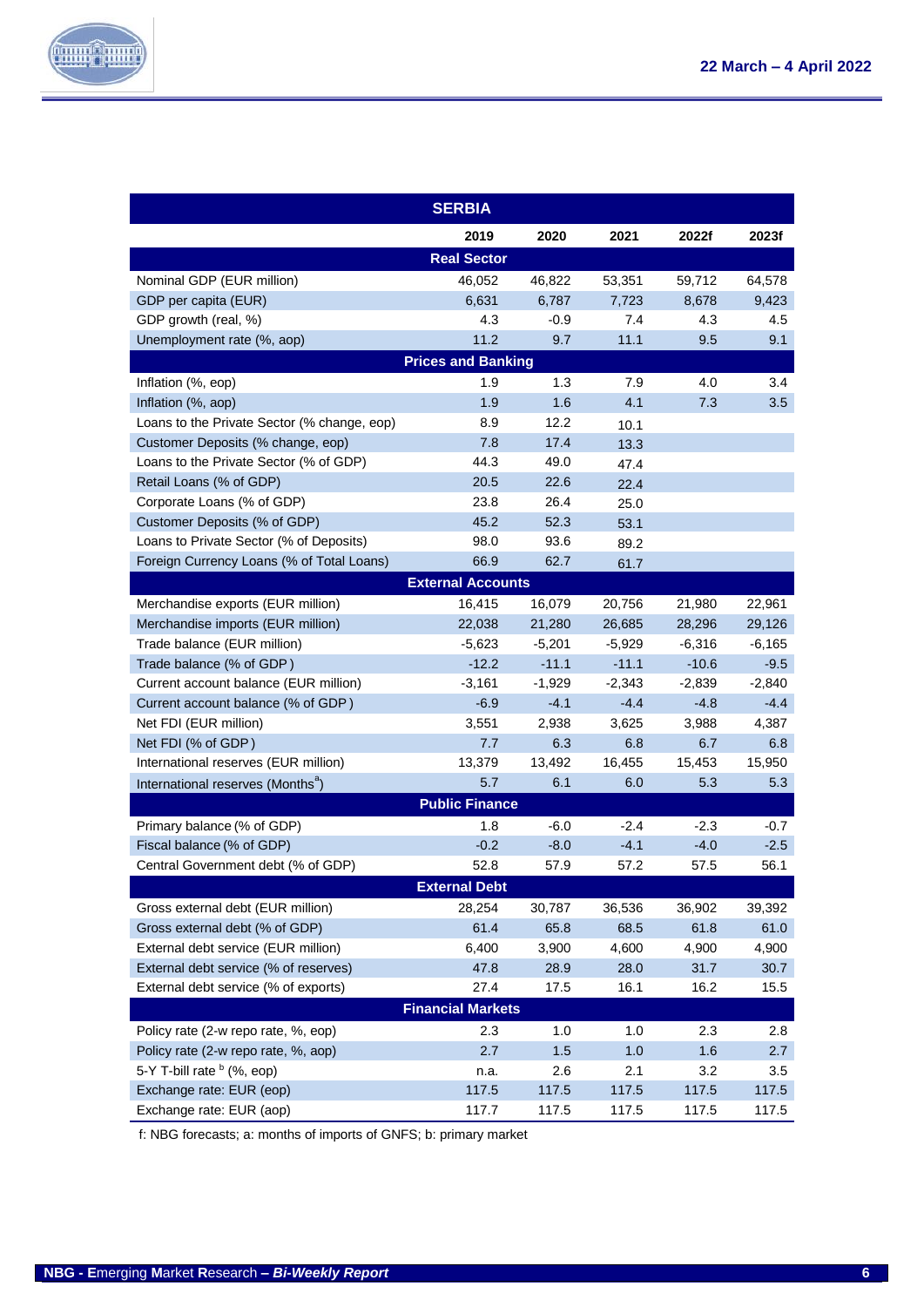

### **FINANCIAL MARKETS**



**\*: MKD and BGN are pegged to the EUR**









Sources: Reuters & NBG estimates